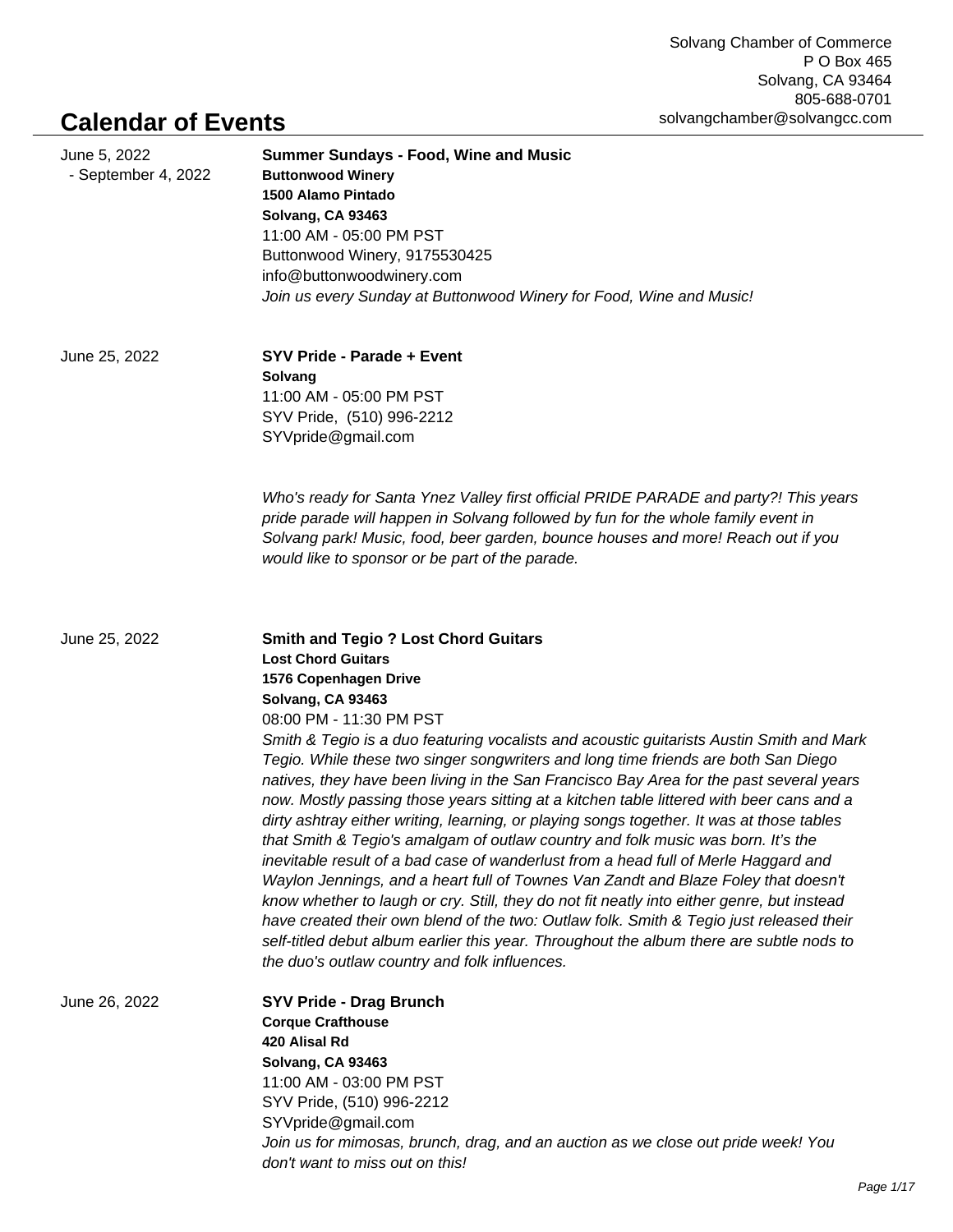| June 26, 2022 | An Evening of Blues with Morganfield Burnett's All Stars ? Lost Chord Guitars<br><b>Lost Chord Guitars</b><br>1576 Copenhagen Drive<br>Solvang, CA 93463<br>08:00 PM - 10:30 PM PST                                                                                                                                                                                                                                                                                     |
|---------------|-------------------------------------------------------------------------------------------------------------------------------------------------------------------------------------------------------------------------------------------------------------------------------------------------------------------------------------------------------------------------------------------------------------------------------------------------------------------------|
| June 26, 2022 | <b>Summer Sundays - Food, Wine and Music</b><br><b>Buttonwood Winery</b><br>1500 Alamo Pintado<br>Solvang, CA 93463<br>11:00 AM - 05:00 PM PST<br>Buttonwood Winery, 9175530425<br>info@buttonwoodwinery.com                                                                                                                                                                                                                                                            |
|               | Deeply inspired by nature and the ocean, David's music emerges from his life<br>experiences as a Yogi, surfer, and sailor. His songs carry a universal message of love,<br>self-empowerment and "being the change" we wish to see in the world.                                                                                                                                                                                                                         |
|               | Food available to purchase by LouBirds!                                                                                                                                                                                                                                                                                                                                                                                                                                 |
| June 28, 2022 | Mie's Beads Workshop: Morse Code Bracelets<br><b>Solvang Library</b><br>1745 Mission Dr<br>Solvang, CA 93463<br>03:00 PM - 04:30 PM PST<br>This workshop is taught by Mie of Mie's Beads in Solvang! For ages 10-17.<br>A "Morse Code" bead string contains a personalized saying or message, symbolized by<br>dots and dashes created by beads of different shapes of colors<br>All supplies are provided.<br>Space is limited, please REGISTER to be sure of a place. |
| June 29, 2022 | Music in the Park - David Segall Band<br><b>Solvang Park</b><br><b>1630 Mission Drive</b><br>Solvang, CA 93463<br>05:00 PM - 08:00 PM PST<br>Join us at the Solvang Park on for some family-friendly live music! Bring your picnic<br>blankets and enjoy some good music on a warm summer night!                                                                                                                                                                        |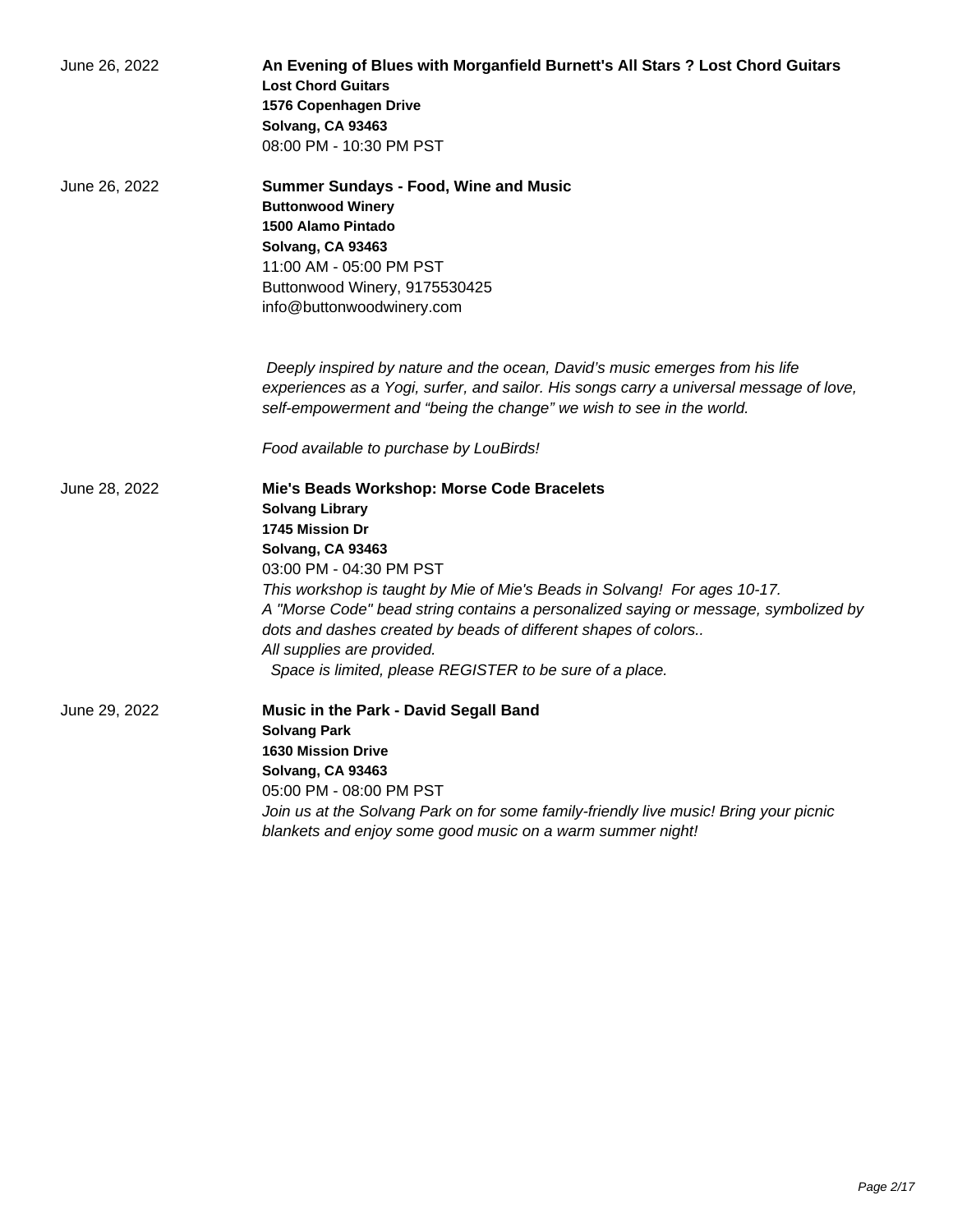June 29, 2022 **Matt McCarrin Jazz ? Lost Chord Guitars Lost Chord Guitars 1576 Copenhagen Drive Solvang, CA 93463** 07:30 PM - 09:30 PM PST Born in Philadelphia, Pennsylvania, musician "Matthew R. McCarrin" has performed around the world, from France to Japan, as a composer, producer and pianist. His studies at the School for Creative and Performing Arts with Philadelphia's legendary

> Matt performed, as the leader of the band "United Forces," and with acts like Knoel Scott (Saxophone), and Lucman Ali (drums), members of the Sun Rah Arkestra that indulged his early career as a bandleader. He also performed with Devon Evans (percussion) and (Earl "Chinna" Smith) from "The Wailers," and as a result ended up in New York City attending the Master Classes of Barry Harris.

> Trumpeter, Composer, Kevin Rodgers led to an early career as a performer/composer.

Altogether, McCarrin has earned three Platinum plaques, and one Gold plaque for over 5,000,000 copies sold of his commercial work, and a Grammy nomination for his work on "Timeless Journey,"

McCarrin co-founded one of Philadelphia's fastest growing Independent Record Labels, "Endyo Records," along side Recording Engineer and Producer partner Roscoe Murphy signing seven singers to the label and completing their albums.

http://mattmccarrin.com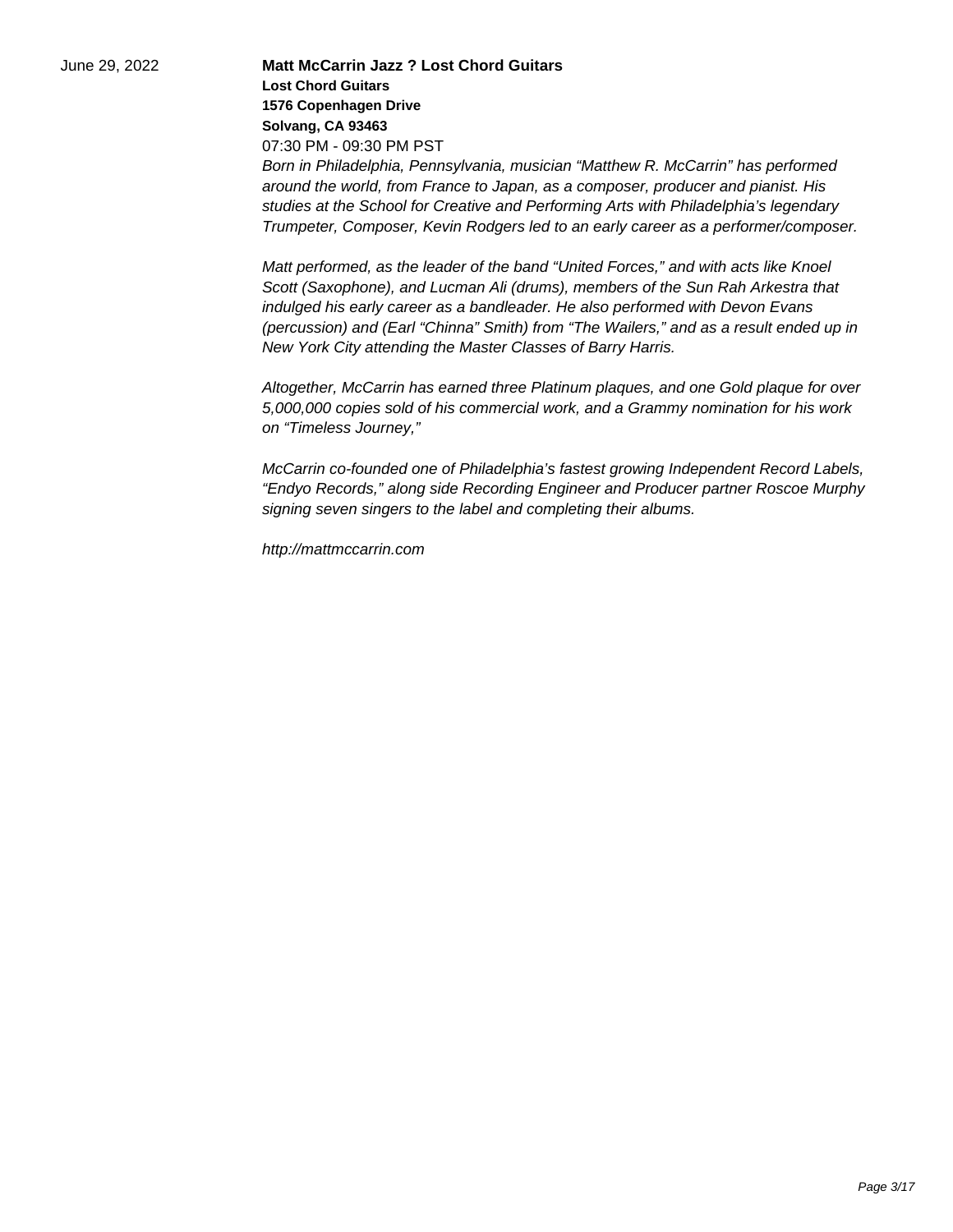June 29, 2022 **Laugh Therapy Stand Up Comedy Show Maverick Saloon 3687 Sagunto St Santa Ynez, CA 93460** 07:30 PM - 10:00 PM PST Paco Zamora, 7734012998 unpaquitotv@yahoo.com

## **Details**

Enjoy Stand up Comedy from Headliner Jay London A stand-up comic, whose one-liner jokes made him a favorite on NBC's Last Comic Standing. He appeared (Seasons 2 and 3, both in 2004), his humble personality and clean comedy made him a favorite among the show's fans. He had a guest appearance on the Tonight Show with Jay Leno. London served as the opening act on Louis C.K.'s 2015 stand up special, Live At The Comedy Store

Guest Appearance by Courtney Rainwater-From Toledo Ohio to the California Coast of Santa Barbara. Courtney has been entertaining people through theater and comedy. After competing in the Portand Comedy festival and landing in Santa Barbara. She has been making the rounds in the Central Coast Comedy scene and is a skilled yodeler.

Featuring Chris Williams- Originally from Los Angeles, Chris Williams is the jack-of-all-trades - a standup comic, radio host, actor, and producer. Lately, he has been entertaining audiences up and down the California coast with his confident delivery and jokes that will have you laughing at first, but wheezing the longer you sit with them. He is the Producer and host of Let Loose Comedy Show in Santa Barbara.

 Hosted by Sal España and Paco Zamora Come for the laughs...stay for the drinks! Doors open at 7:30pm.

Doors open at 7:30 Come early and a enjoy a "Farm to Saloon" Food Menu available until 9pm. Full Bar also featuring local wines open until 12am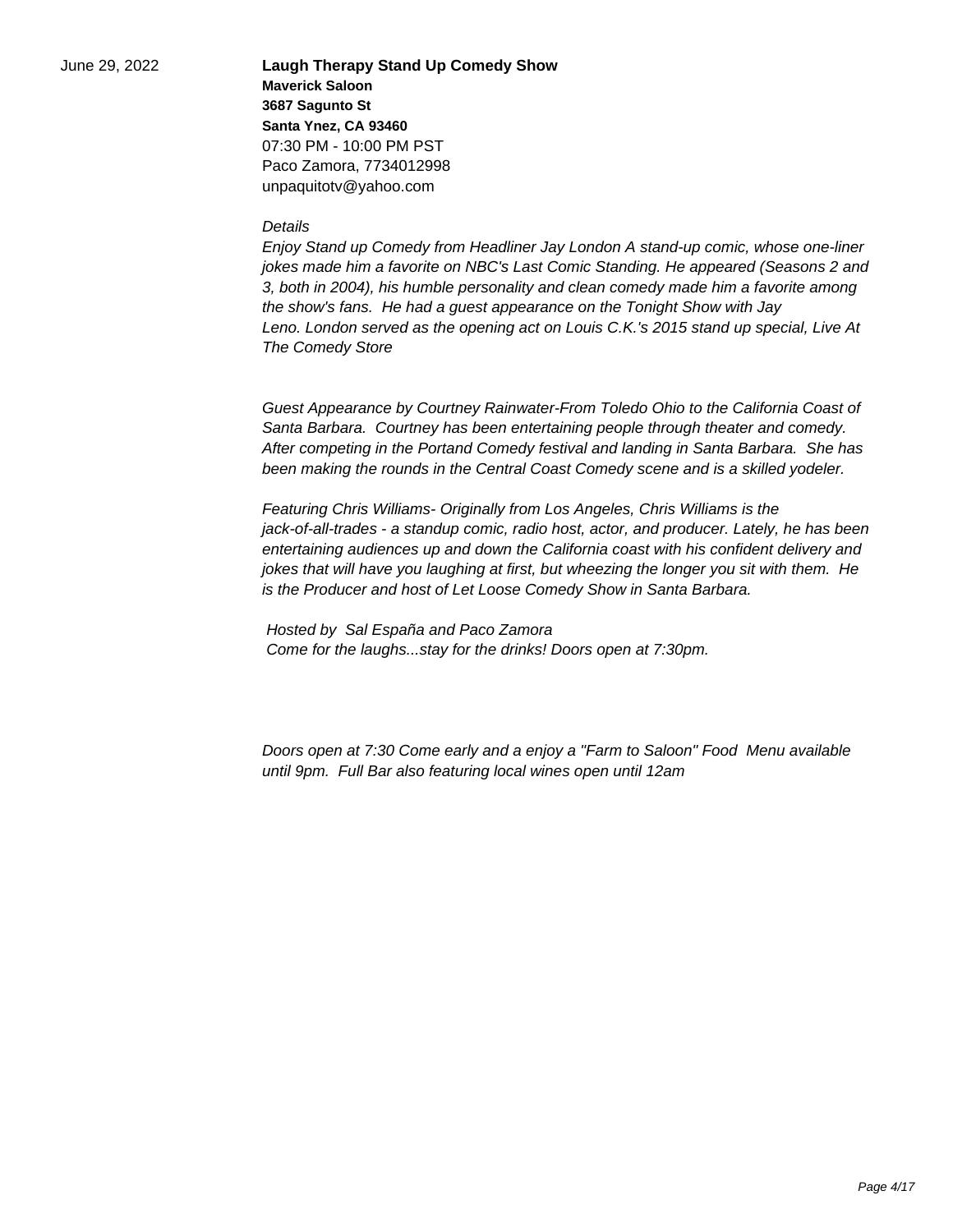| June 30, 2022                    | <b>Arwen Lewis ? Lost Chord Guitars</b><br><b>Lost Chord Guitars</b><br>1576 Copenhagen Drive<br>Solvang, CA 93463<br>07:30 PM - 09:30 PM PST<br>Arwen Lewis is a Singer/Songwriter and Guitarist from California. Her introduction to the<br>music business was her debut album, Arwen, an offer of her own impassioned<br>interpretation that's quite literally in her DNA. The daughter of Moby Grape founding<br>Member Peter Lewis (and granddaughter of Oscar- and Emmy Award winning actress<br>Loretta Young), Arwen took on a selection of the legendary San Francisco band's songs<br>and revamped their psychedelia tinged brand of rock music for a whole new era.<br>Built on her raw but graceful guitar work and gorgeously soulful vocals, the result is a<br>blend of melody-laced folk, gritty blues, and powerfully charged rock and roll that feels<br>both timeless and undeniably of-the-moment. |
|----------------------------------|------------------------------------------------------------------------------------------------------------------------------------------------------------------------------------------------------------------------------------------------------------------------------------------------------------------------------------------------------------------------------------------------------------------------------------------------------------------------------------------------------------------------------------------------------------------------------------------------------------------------------------------------------------------------------------------------------------------------------------------------------------------------------------------------------------------------------------------------------------------------------------------------------------------------|
|                                  | To create the album, Arwen worked in close collaboration with her father and Academy<br>Award-winning, Grammy Award-nominated producer John DeNicola. Arwen puts a new<br>spin on Moby Grapes multi-vocalist approach by placing Arwen as lead singer on each<br>track.<br>"Arwen's a child of the San Francisco sound, and she's got an ease of delivery that lets<br>that sound flow through her in a way that just feels completely fresh," DeNicola points<br>out.                                                                                                                                                                                                                                                                                                                                                                                                                                                 |
|                                  | Arwen currently performs solo, singing and playing acoustic guitar, sharing her original<br>songs as well as some classic covers, and identifies as an Americana artist. She also<br>plays regularly with her father and bandmate George Adrian in an acoustic trio, featuring<br>Moby Grape and original material written by the three of them.                                                                                                                                                                                                                                                                                                                                                                                                                                                                                                                                                                       |
| June 30, 2022<br>- July 31, 2022 | <b>PCPA Sound of Music Play</b><br><b>Marian Theater</b><br>800 S College Drive<br>Santa Maria, CA 9354<br>Various times, see PCPA website for more info<br>When problematic postulant, Maria, proves too high-spirited for the religious life, she is<br>dispatched to serve as governess for the seven children of a widowed naval Captain.<br>Her hard-won rapport with the youngsters, and her generosity of spirit, gradually soften<br>the sternness of the broken-hearted Captain. With love in the air, but war on the<br>horizon, the family find their Austrian homeland occupied by Nazi forces who demand<br>submission and service. Inspired by the true story of the Von Trapp family, and their                                                                                                                                                                                                         |

the most inspirational and beloved musicals of all time.

daring escape over the mountains to Switzerland, The Sound of Music remains one of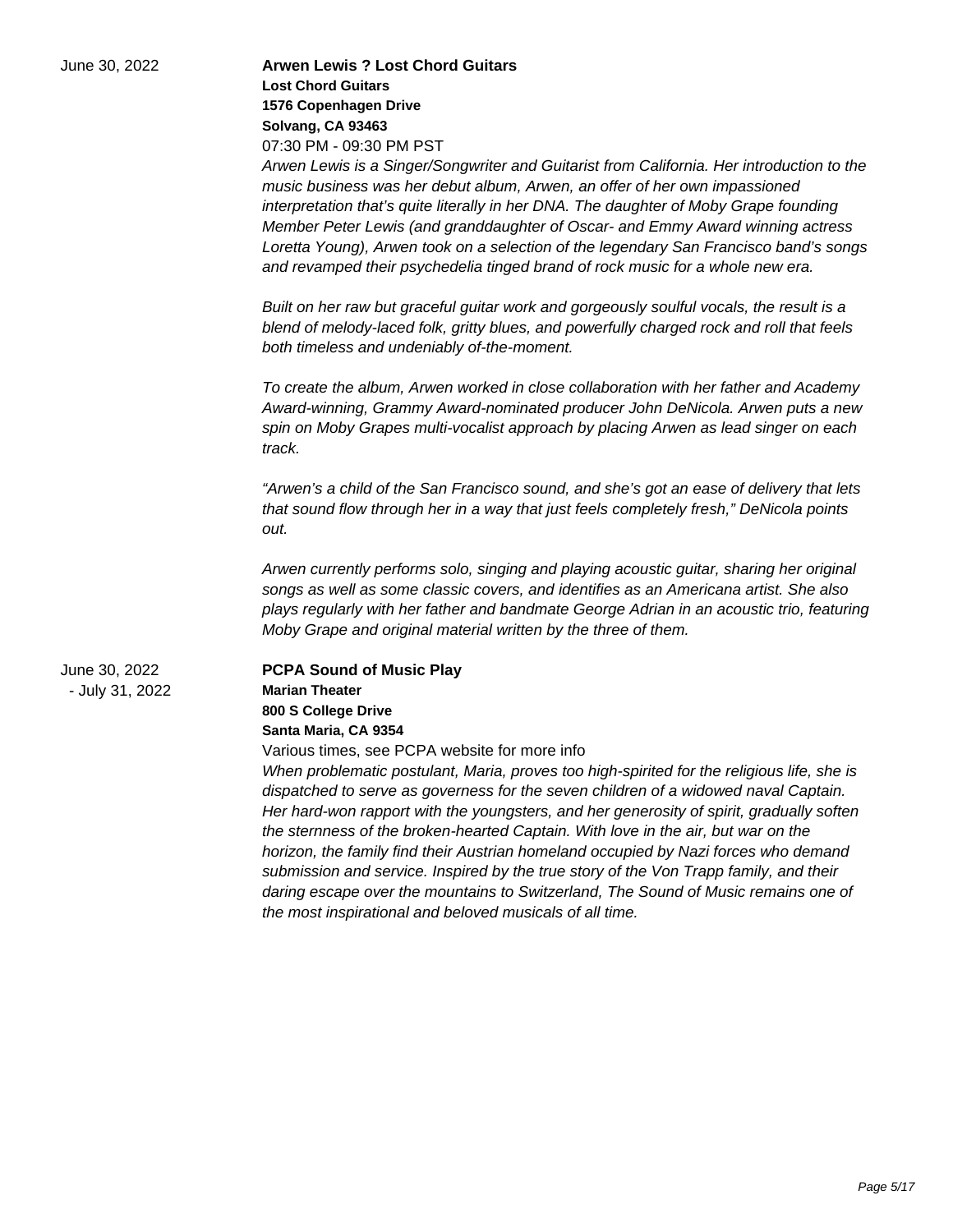June 30, 2022 **PCPA Community Appreciation Night Marian Theater 870 S. Bradley Santa Maria , CA 93454** 07:00 PM - 09:30 PM PST We want you to be our guests on the first preview night performance in Santa Maria of The Sound of Music

> Please join us on Thursday, June 30, 2022, for 2 complimentary tickets to our performance of

The Sound of Music

www.pcpa.org

At the Marian Theater on the Campus of Allan Hancock College

870 S. Bradley Road

Santa Maria, CA 93454

First come first serve. Tickets are based on availability. Please phone the box office (805) 922-8313 or email boxoffice@pcpa.org if you are unable to attend so tickets may be re-sold.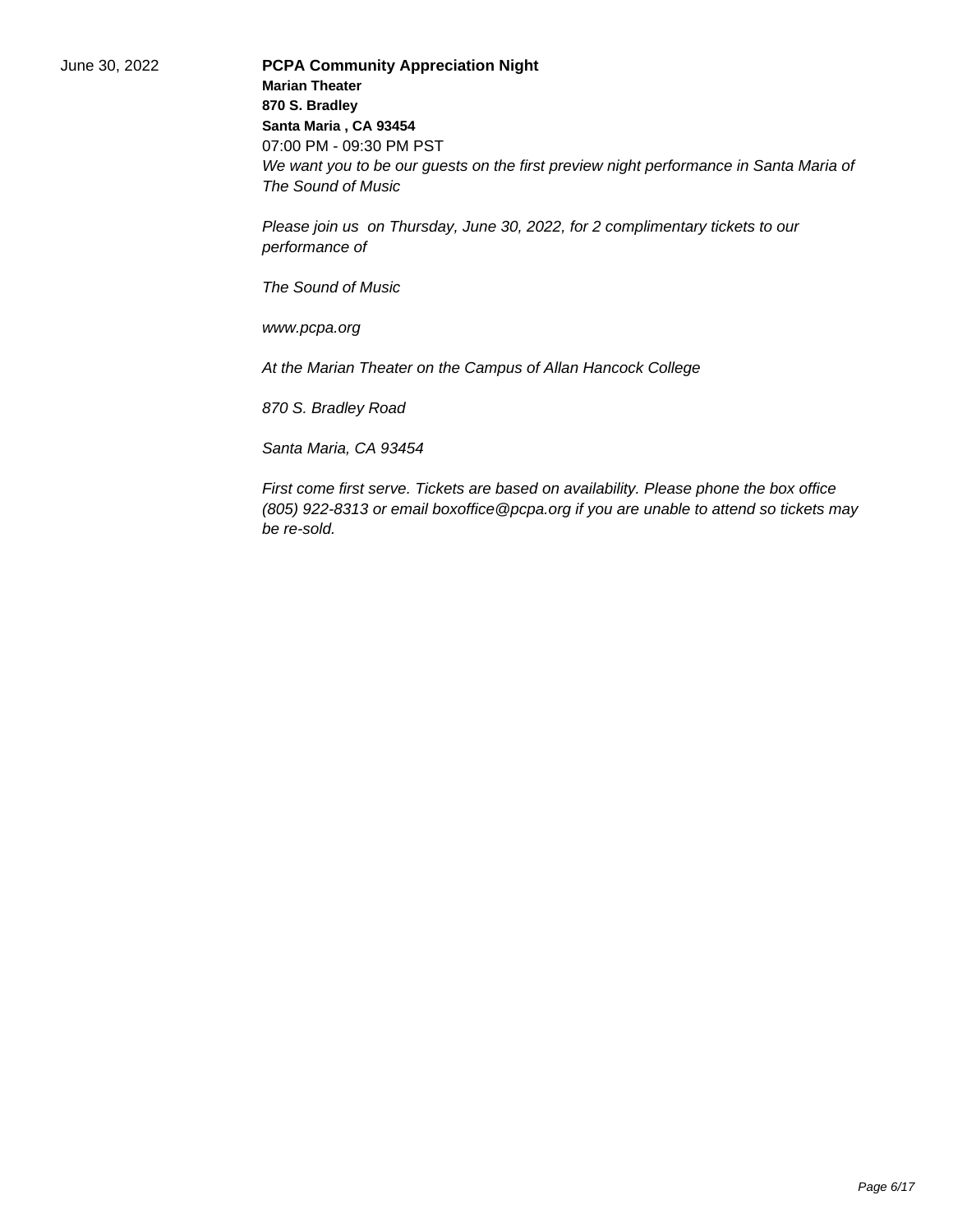| July 4, 2022 | Fourth of July Solvang 2022<br>Solvang<br>11:00 AM - 09:30 PM PST                                                                                                                                                                                                                           |
|--------------|---------------------------------------------------------------------------------------------------------------------------------------------------------------------------------------------------------------------------------------------------------------------------------------------|
|              | The Santa Ynez Valley Rotary club is proud to present the annual Fourth of July<br>Festival and Fireworks Show at Old Mission Santa Inès in Solvang on Monday, July 4th.<br>This fireworks show is considered one of the best on the Central Coast! The event is<br>from 2 - 10 p.m.        |
|              | The Fireworks Show will begin promptly at 9 p.m. and we suggest that you arrive very<br>early this year as we expect record attendance.                                                                                                                                                     |
|              | The Fireworks Show is proudly presented by The City of Solvang.<br>The gates open at 2 p.m., admission is \$15 and kids 12 and under are FREE!                                                                                                                                              |
|              | Active Military and immediate family members with ID are also free. All Active Military<br>must show IDs at the entrance.                                                                                                                                                                   |
|              | The Fourth of July Festival also includes live entertainment, kids area, street faire<br>vendors and a wide variety of food vendors!                                                                                                                                                        |
|              | Craft Beer and wine will also be for sale for guests 21+.                                                                                                                                                                                                                                   |
|              | Guests may bring in lawn chairs and blankets, but no outside coolers or alcohol. All<br>bags / strollers / carts will be checked upon entering.                                                                                                                                             |
|              | The Fireworks Show begins approximately at 9 pm!                                                                                                                                                                                                                                            |
|              | This is Santa Ynez Valley Rotary's gift to the community and all profits go to support<br>local charitable causes.                                                                                                                                                                          |
| July 6, 2022 | Music in the Park - Cuesta Ridge<br><b>Solvang Park</b><br><b>1630 Mission Drive</b><br>Solvang, CA 93463<br>05:00 PM - 08:00 PM PST<br>Join us at the Solvang Park on for some family-friendly live music! Bring your picnic<br>blankets and enjoy some good music on a warm summer night! |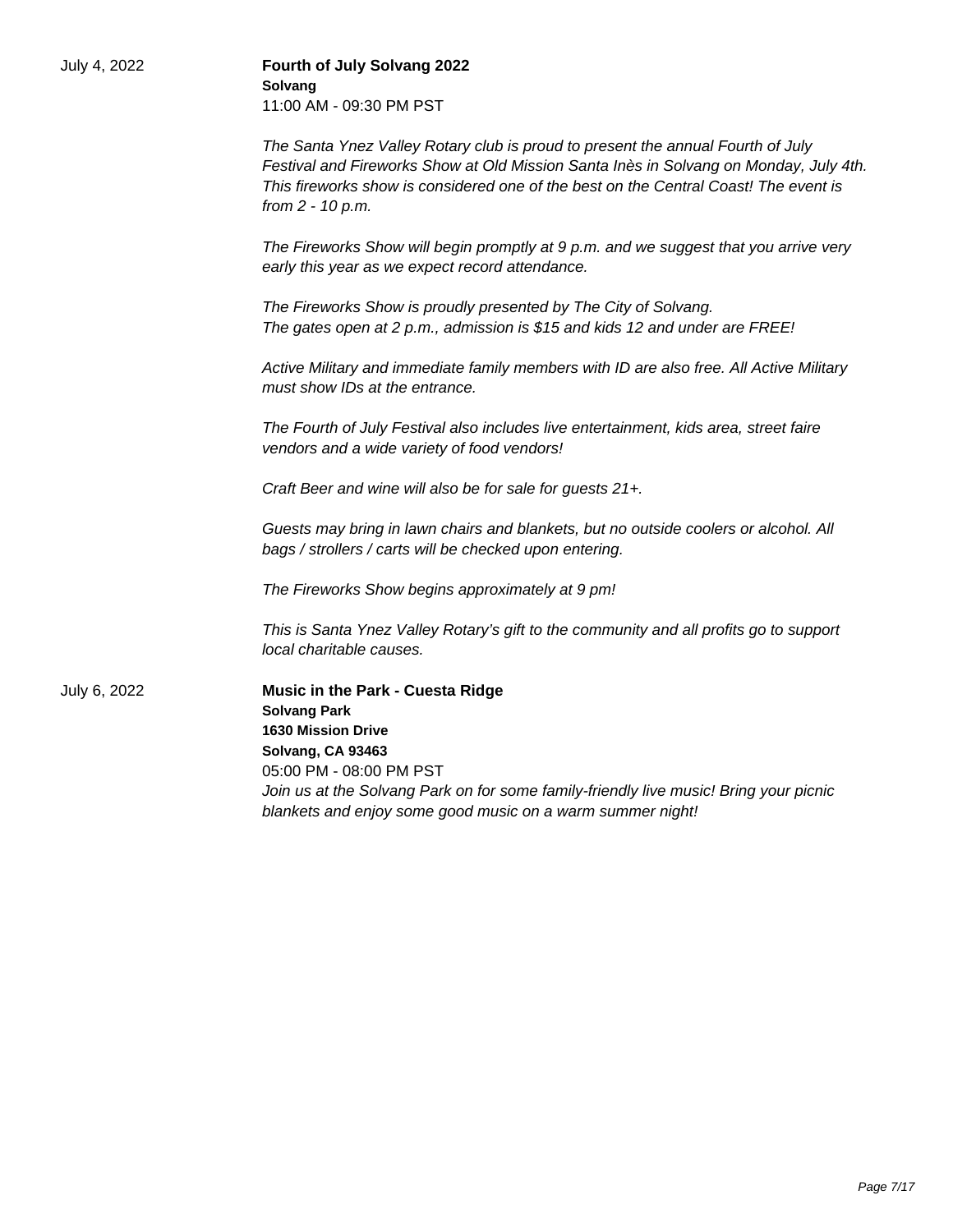| July 10, 2022 | <b>Summer Sundays - Food, Wine and Music</b><br><b>Buttonwood Winery</b><br>1500 Alamo Pintado<br>Solvang, CA 93463<br>11:00 AM - 05:00 PM PST<br>Buttonwood Winery, 9175530425<br>info@buttonwoodwinery.com                                                                                                                                                                                                           |
|---------------|------------------------------------------------------------------------------------------------------------------------------------------------------------------------------------------------------------------------------------------------------------------------------------------------------------------------------------------------------------------------------------------------------------------------|
|               | Shawn Jones is the epitome of American Blues/Roots/Rock music. He has proven over<br>time that he has an international appeal. Shawn is true to form of his influences,<br>spanning from all the greats in Rock, Rhythm & Blues, Jazz & Country. His father raised<br>him on Hank Williams, and he grew up in the heartland of Southern California, where he<br>learned from experience how to play and sing the blues |
| July 13, 2022 | Music in the Park - Sean Wiggins & IOne gOat<br><b>Solvang Park</b><br><b>1630 Mission Drive</b><br>Solvang, CA 93463<br>05:00 PM - 08:00 PM PST<br>Join us at the Solvang Park on for some family-friendly live music! Bring your picnic<br>blankets and enjoy some good music on a warm summer night!                                                                                                                |
| July 14, 2022 | <b>Solvang Chamber July Mixer</b><br><b>Parc Place Plaza</b><br>1623 & 1631 MISSION DRIVE<br>Solvang, CA 93463<br>04:00 PM - 07:00 PM PST<br>Solvang Chamber of Commerce, 805.688.0701                                                                                                                                                                                                                                 |
|               | Parc Place Block - Party Mixer<br>Solvang Chamber will collaborate with the Sima Building to hold a Ribbon Cutting and<br>Mixer in the Parc Plaza Place. The Chamber & the community will celebrate all the<br>businesses within Parc Plaza block to commemorate the fillings of all spaces.                                                                                                                           |
|               | Let's celebrate a full house in the vision of Jim Knell and the Sima Buildings.                                                                                                                                                                                                                                                                                                                                        |
|               | Non Chamber Members: \$10 entrance fee                                                                                                                                                                                                                                                                                                                                                                                 |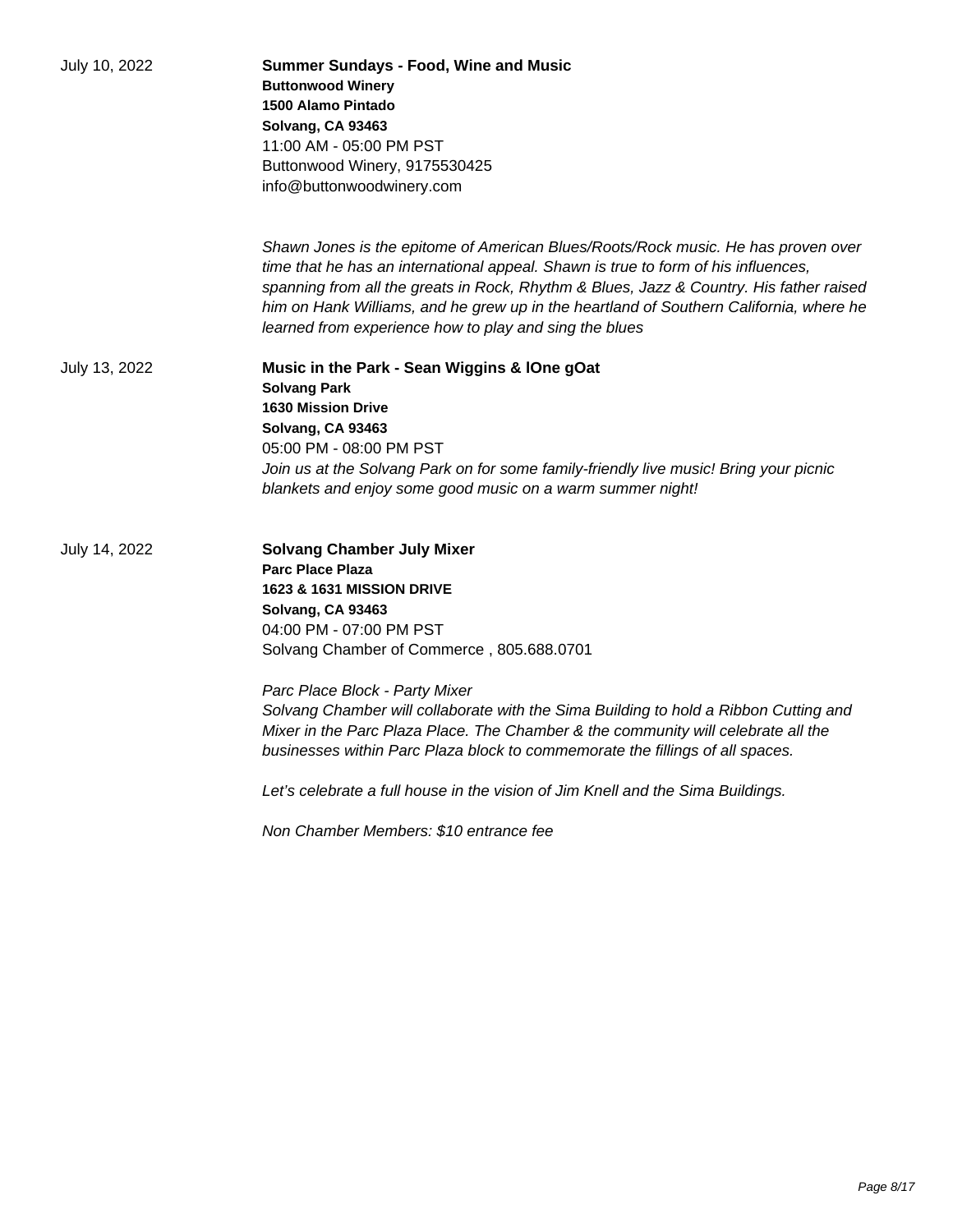| July 17, 2022 | <b>Summer Sundays - Food, Wine and Music</b><br><b>Buttonwood Winery</b><br>1500 Alamo Pintado<br>Solvang, CA 93463<br>11:00 AM - 05:00 PM PST<br>Buttonwood Winery, 9175530425<br>info@buttonwoodwinery.com                                                                                                                                                                                                                                                                 |
|---------------|------------------------------------------------------------------------------------------------------------------------------------------------------------------------------------------------------------------------------------------------------------------------------------------------------------------------------------------------------------------------------------------------------------------------------------------------------------------------------|
|               | F?or the last few years, Santa Barbara-based singer/songwriter Will Breman has made<br>a name for himself as a prominent Central Coast music staple. 2019 started with his<br>release of his debut Santa Barbara Soul Music EP, and culminated with his performing<br>as a semifinalist on Season 17 of NBC's The Voice. Breman's style is as eclectic as his<br>background. His musical upbringing began with voice lessons from his mother and<br>teaching himself guitar. |
| July 20, 2022 | Music in the Park - Out of the Blue<br><b>Solvang Park</b><br><b>1630 Mission Drive</b><br>Solvang, CA 93463<br>05:00 PM - 08:00 PM PST<br>Join us at the Solvang Park on for some family-friendly live music! Bring your picnic<br>blankets and enjoy some good music on a warm summer night!                                                                                                                                                                               |
| July 22, 2022 | <b>Movies in the Park - Solvang Park</b><br><b>Solvang Park</b><br>1630 Mission Dr<br>Solvang, CA 93463<br>07:30 PM - 08:30 PM PST<br>Recreation Coordinator, (805) 688-7529<br>Summer Friday night movies are back in Solvang!<br>Blankets and chairs are welcome. Movie begins at dusk. Fresh popcorn and hot<br>chocolate for purchase.                                                                                                                                   |
|               | The Madrigals are an extraordinary family who live hidden in the mountains of Colombia<br>in a charmed place called the Encanto. The magic of the Encanto has blessed every<br>child in the family with a unique gift -- every child except Mirabel. However, she soon<br>may be the Madrigals last hope when she discovers that the magic surrounding the<br>Encanto is now in danger.                                                                                      |
| July 23, 2022 | Amanda Castro Band - Solvang Theaterfest<br><b>Theaterfest Garden</b><br>420 2nd St<br>Solvang, CA 93463<br>05:00 PM - 08:00 PM PST<br>The Amanda Castro Band performs a wide variety of jazz music that ranges from the<br>1920's, swing, big band, vintage jazz, New Orleans Jazz, all the way to today's current<br>hits played in a jazzy style.<br>w/Cordon of Santa Barbara hosting as the day's featured wine                                                         |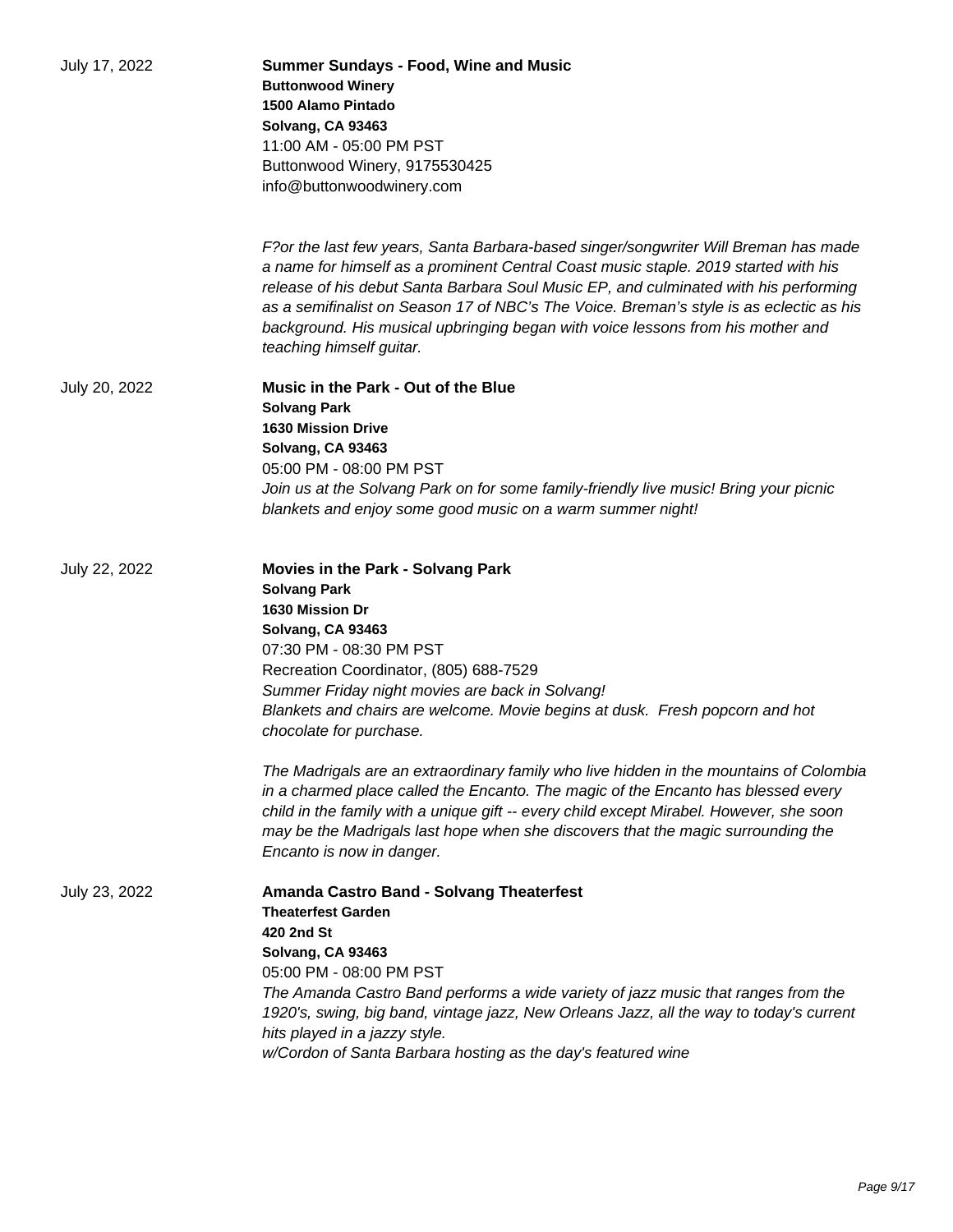July 23, 2022 **POWERLIFTING COMPETITION IN SOLVANG Cold Iron Barbell 320 Alisal Rd Solvang, CA 93463** 09:30 AM - 12:00 PM PST Lynne Castellanos, (805) 267-6272 Lynnecastellanos@hotmail.com POWERLIFTING COMPETITION IN SOLVANG

> COLD IRON BARBELL AT YOUTH EMPOWERED SPORTS CLUB WILL BE HOSTING AN AAU (AMATEUR ATHLETIC UNION) EVENT TO BE HELD IN SOLVANG, CA JULY 23RD AND JULY 24TH.

The AAU Junior Olympic Games are open to all athletes 19 and under. Other events include Single Lift Championships, Strong Man and Feats of Strength Competition for athletes of all ages.

Solvang's local Team Pretty Strong has been training hard, and they are looking forward to competing at their home gym. They lifted earlier this year in Laughlin, Nevada, and set many AAU records. They are raising funds to attend the AAU World Championships in September at the Rio Hotel in Las Vegas.

Lifting starts on Saturday at 9:30 a.m. Spector fees are \$10 per adult and \$5 for children. Monies raised go toward travel expenses for their youth lifters.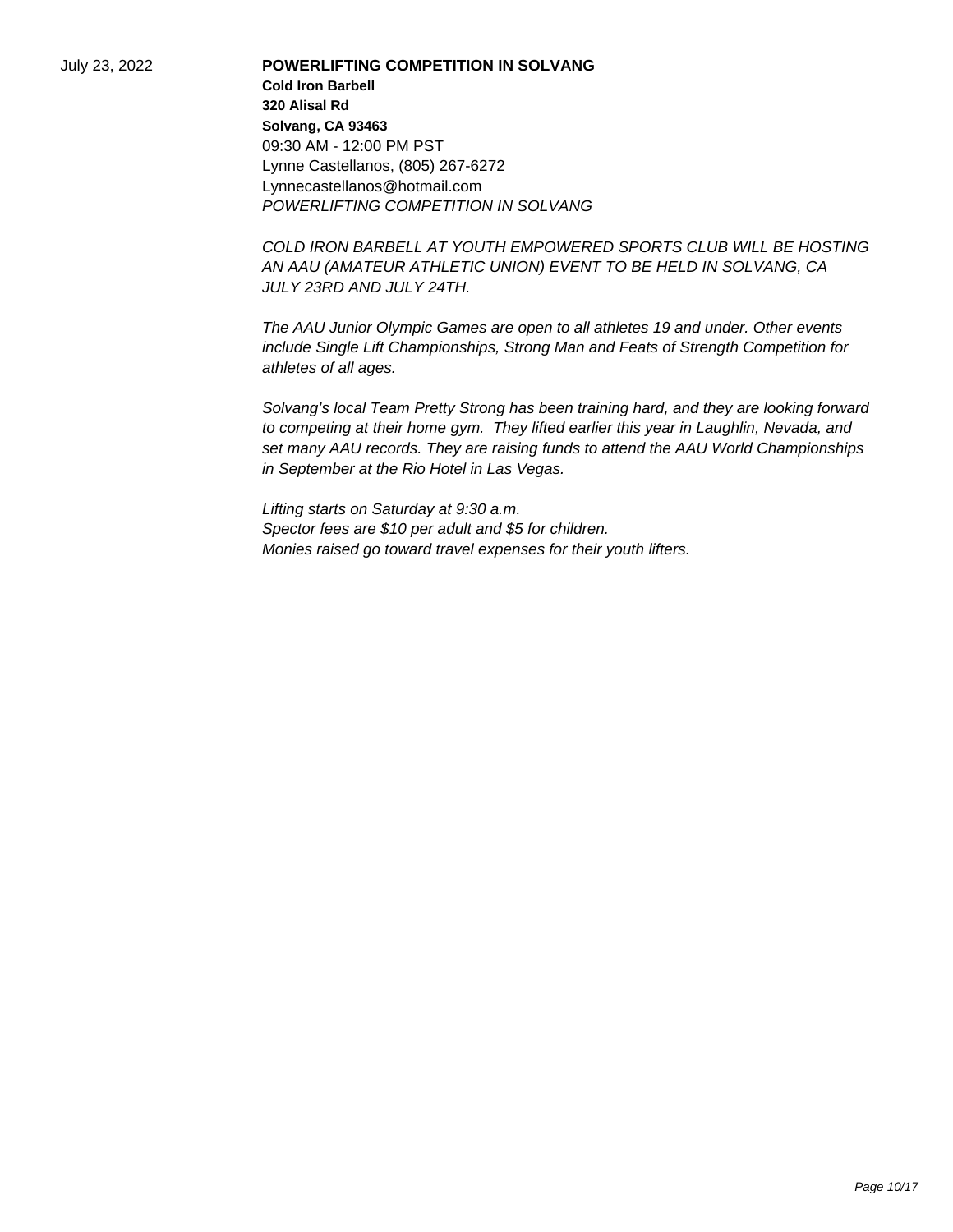July 23, 2022 **Peace of Mind?10,000 Steps in the Right Direction Buellton 7250 Santa Rosa Road Buellton, CA 93427** 09:00 AM - 12:00 PM PST We are pleased to announce our third annual Peace of Mind—10,000 Steps in the Right Direction fundraiser for Mental Health.

> Join us for a WALK on our stunning, 628-acre estate in north Santa Barbara County on Saturday, July 23 at 9 a.m.

Traverse our ranch from the valley floor through our hillside vineyards and back, approximately 10,000 steps. Enjoy a glass of wine with your view at the top and when you finish the course.

100% of your \$55 registration fee will be split between our two benefiting organizations: One Mind, which funds research into the causes, treatments and cures of mental illness, and Mental Wellness Center, which provides services and housing for individuals with a mental health diagnosis in Santa Barbara County.

Enjoy breathtaking hilltop vistas of the Sta. Rita Hills wine region while raising funds for an important cause.

Join us!

 If you are unable to join our walk, but want to support this important cause, you can donate directly to one of the two charities that Peace of Mind supports. We are matching the first \$70,000 in donations!

**DONATE**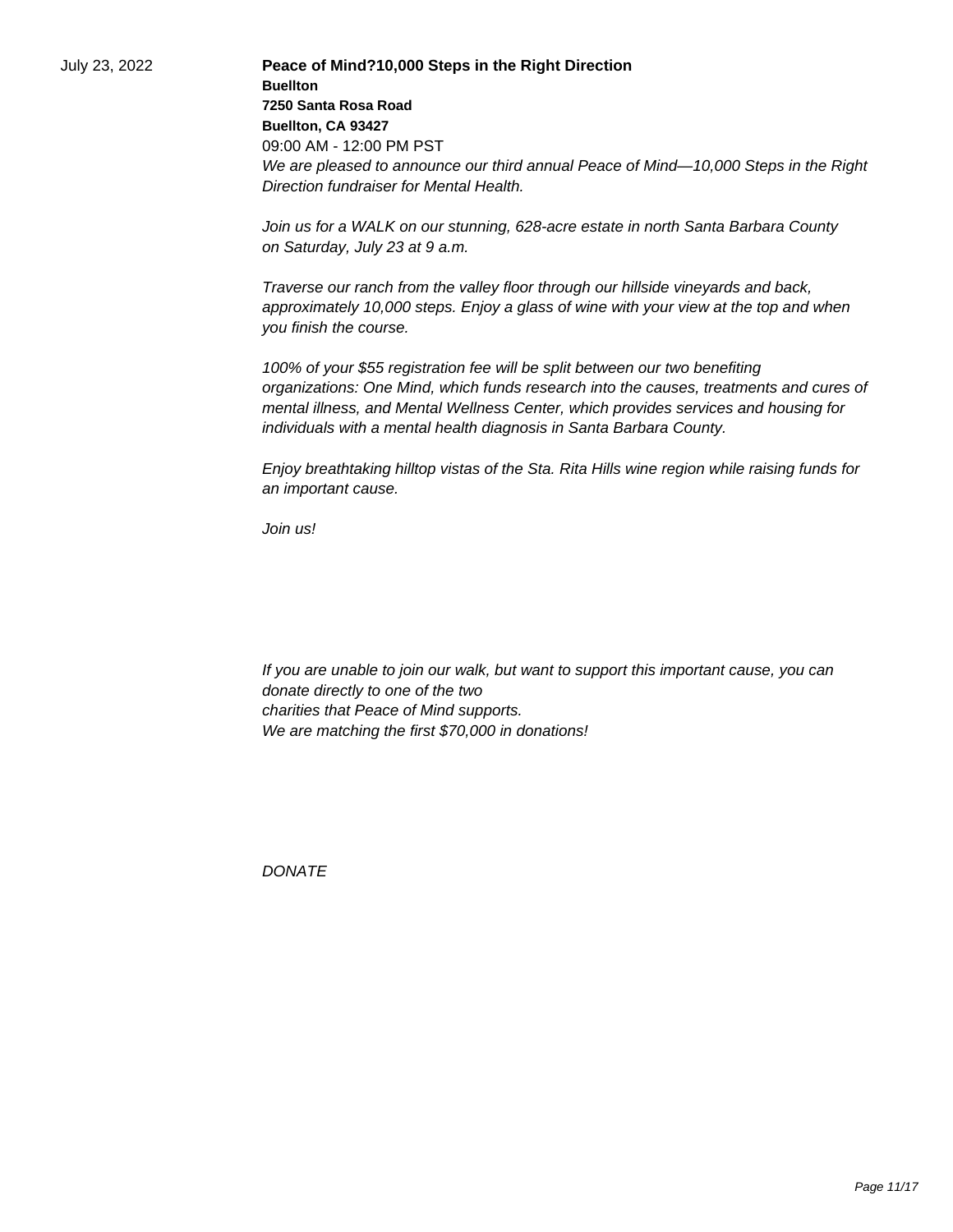| July 24, 2022 | <b>POWERLIFTING COMPETITION IN SOLVANG</b><br><b>Cold Iron Barbell</b>                                                                                                                                                                                                                                                 |
|---------------|------------------------------------------------------------------------------------------------------------------------------------------------------------------------------------------------------------------------------------------------------------------------------------------------------------------------|
|               | 320 Alisal Rd                                                                                                                                                                                                                                                                                                          |
|               | Solvang, CA 93463                                                                                                                                                                                                                                                                                                      |
|               | 09:30 AM - 12:00 PM PST                                                                                                                                                                                                                                                                                                |
|               | Lynne Castellanos, (805) 267-6272                                                                                                                                                                                                                                                                                      |
|               | Lynnecastellanos@hotmail.com                                                                                                                                                                                                                                                                                           |
|               | POWERLIFTING COMPETITION IN SOLVANG                                                                                                                                                                                                                                                                                    |
|               | COLD IRON BARBELL AT YOUTH EMPOWERED SPORTS CLUB WILL BE HOSTING                                                                                                                                                                                                                                                       |
|               | AN AAU (AMATEUR ATHLETIC UNION) EVENT TO BE HELD IN SOLVANG, CA<br>JULY 23RD AND JULY 24TH.                                                                                                                                                                                                                            |
|               | The AAU Junior Olympic Games are open to all athletes 19 and under. Other events<br>include Single Lift Championships, Strong Man and Feats of Strength Competition for<br>athletes of all ages.                                                                                                                       |
|               | Solvang's local Team Pretty Strong has been training hard, and they are looking forward<br>to competing at their home gym. They lifted earlier this year in Laughlin, Nevada, and<br>set many AAU records. They are raising funds to attend the AAU World Championships<br>in September at the Rio Hotel in Las Vegas. |
|               | Lifting starts on Saturday at 9:30 a.m.                                                                                                                                                                                                                                                                                |
|               | Spector fees are \$10 per adult and \$5 for children.                                                                                                                                                                                                                                                                  |
|               | Monies raised go toward travel expenses for their youth lifters.                                                                                                                                                                                                                                                       |
| July 27, 2022 | <b>Music in the Park - Tex Pistols</b>                                                                                                                                                                                                                                                                                 |
|               | <b>Solvang Park</b>                                                                                                                                                                                                                                                                                                    |
|               | <b>1630 Mission Drive</b>                                                                                                                                                                                                                                                                                              |
|               | Solvang, CA 93463                                                                                                                                                                                                                                                                                                      |
|               | 05:00 PM - 08:00 PM PST                                                                                                                                                                                                                                                                                                |
|               | Join us at the Solvang Park on for some family-friendly live music! Bring your picnic<br>blankets and enjoy some good music on a warm summer night!                                                                                                                                                                    |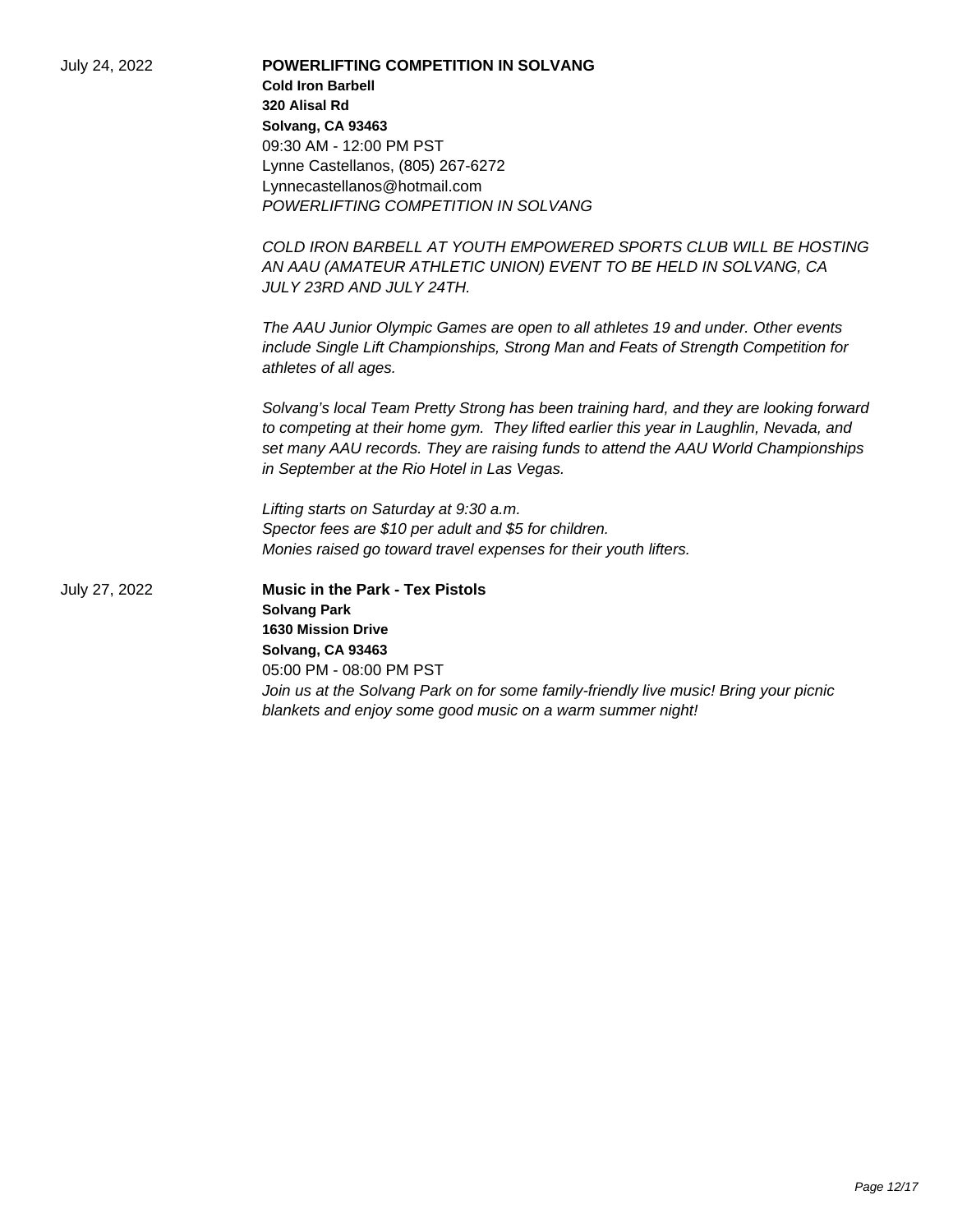| August 3, 2022 | <b>Music in the Park - The Rincons</b>                                                |
|----------------|---------------------------------------------------------------------------------------|
|                | <b>Solvang Park</b>                                                                   |
|                | <b>1630 Mission Drive</b>                                                             |
|                | Solvang, CA 93463                                                                     |
|                | 05:00 PM - 08:00 PM PST                                                               |
|                | Join us at the Solvang Park on for some family-friendly live music! Bring your picnic |
|                | blankets and enjoy some good music on a warm summer night!                            |

August 4, 2022 **Responsible Beverage Service (RBS) Winery Training The Landsby 1576 Mission Drive Solvang , CA 93463** 08:00 AM - 12:00 PM PST Solvang Chamber of Commerce , 805.688.0701 This ABC approved course is open only to Solvang Chambers members and features the new RBS training curriculum. All alcohol servers and managers (over 1,000,000 statewide) must complete the entire certification process by August 31st, 2022. The process includes registering with ABC, completing the new course from an state accredited training provider and passing the new online ABC certifying exam within 30 days of taking the course. Certification is valid for three years.

> All employees, supervisors and managers now attend the same course. Under the new law, anyone who does any of the following (even just occasionally) must be certified...takes alcohol orders, pours alcohol, serves/delivers alcohol or checks ID for entry or alcohol service (bouncers/security). Additionally, anyone who supervises, manages, trains or is directly involved in the hiring of those mentioned above must also be certified.

This course offering is specifically tailored for those involved in the service of alcohol in wineries/tasting rooms, breweries/taprooms as well as bars and restaurants. It covers all the new mandated course topics while focusing on the everyday issues employees, supervisors and managers face including the identification of fake ID's and the fraudulent use of real ID's by minors, strategies for preventing guests from becoming overly intoxicated and refusing service to those that are. The in-person course is four hours in duration and is taught by a 25 year veteran of local law enforcement.

All attendees must register with ABC HERE and pay the \$3 ABC server registration fee before signing up to attend. Once registered with ABC, a server ID number will be issued. This number is required in order to complete the course registration process on **Fventbrite**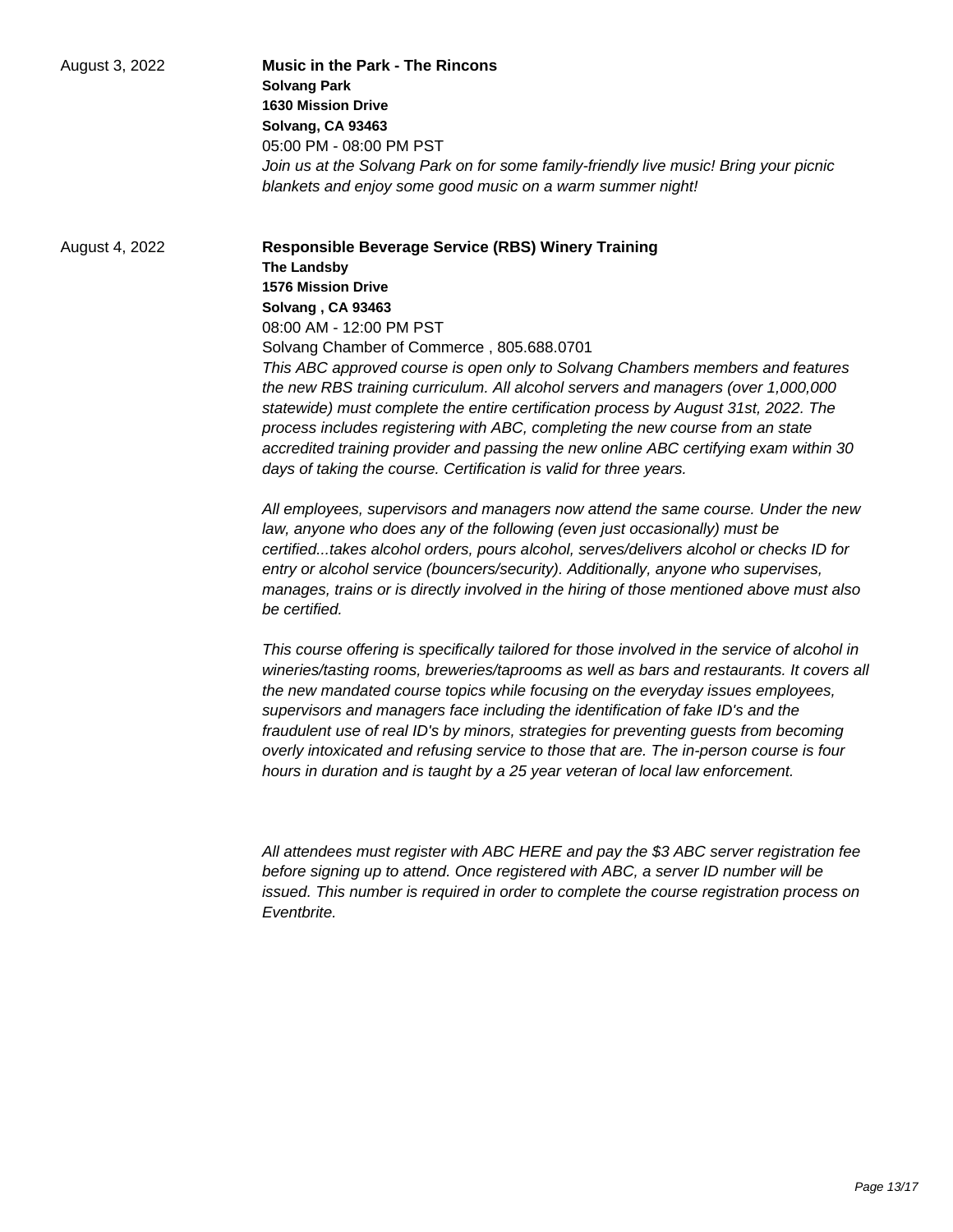| August 5, 2022                          | <b>Movies in the Park - Solvang Park</b><br><b>Solvang Park</b><br>1630 Mission Dr<br>Solvang, CA 93463<br>07:30 PM - 08:30 PM PST<br>Recreation Coordinator, (805) 688-7529<br>Summer Friday night movies are back in Solvang!<br>Blankets and chairs are welcome. Movie begins at dusk. Fresh popcorn and hot<br>chocolate for purchase.<br>Dr. Lily Houghton enlists the aid of wisecracking skipper Frank Wolff to take her down<br>the Amazon in his ramshackle boat. Together, they search for an ancient tree that holds<br>the power to heal -- a discovery that will change the future of medicine.                                                                                                                                                                                                                                                                                                                                                                                                |
|-----------------------------------------|-------------------------------------------------------------------------------------------------------------------------------------------------------------------------------------------------------------------------------------------------------------------------------------------------------------------------------------------------------------------------------------------------------------------------------------------------------------------------------------------------------------------------------------------------------------------------------------------------------------------------------------------------------------------------------------------------------------------------------------------------------------------------------------------------------------------------------------------------------------------------------------------------------------------------------------------------------------------------------------------------------------|
| August 10, 2022                         | Music in the Park - Leslie Lembo & Raw Silk<br><b>Solvang Park</b><br><b>1630 Mission Drive</b><br>Solvang, CA 93463<br>05:00 PM - 08:00 PM PST<br>Join us at the Solvang Park on for some family-friendly live music! Bring your picnic<br>blankets and enjoy some good music on a warm summer night!                                                                                                                                                                                                                                                                                                                                                                                                                                                                                                                                                                                                                                                                                                      |
| August 11, 2022<br>- September 14, 2022 | <b>PCPA Into the Woods Solvang</b><br><b>Solvang Festival Theater</b><br>420 2nd Street<br>Solvang, CA 93463<br>Time varies, see PCPA website<br>This magical musical brings everyone's favorite storybook characters together for a<br>fractured fairytale like you've never seen. When the Baker and his wife learn that a<br>Witch's curse has left them childless, the two set off on a journey into the woods to<br>break the spell. There, paths cross and stories interweave including, Cinderella, who<br>wishes to attend the King's Festival, Jack, who wishes his cow would give milk, and<br>even a big bad wolf. Wishes are granted, but the consequences follow closely behind.<br>The stirring script and sophisticated score, by James Lapine and Stephen Sondheim,<br>combine in a rare modern classic that is poignant and enchanting.<br>Estimated Run Time: 2 hours 40 minutes which includes a 15-minute intermission.<br>Book by James Lapine<br>Music and Lyrics by Stephen Sondheim |
| August 17, 2022                         | Music in the Park -Bill Agin & Territorial Law<br><b>Solvang Park</b><br><b>1630 Mission Drive</b><br>Solvang, CA 93463<br>05:00 PM - 08:00 PM PST<br>Join us at the Solvang Park on for some family-friendly live music! Bring your picnic<br>blankets and enjoy some good music on a warm summer night!                                                                                                                                                                                                                                                                                                                                                                                                                                                                                                                                                                                                                                                                                                   |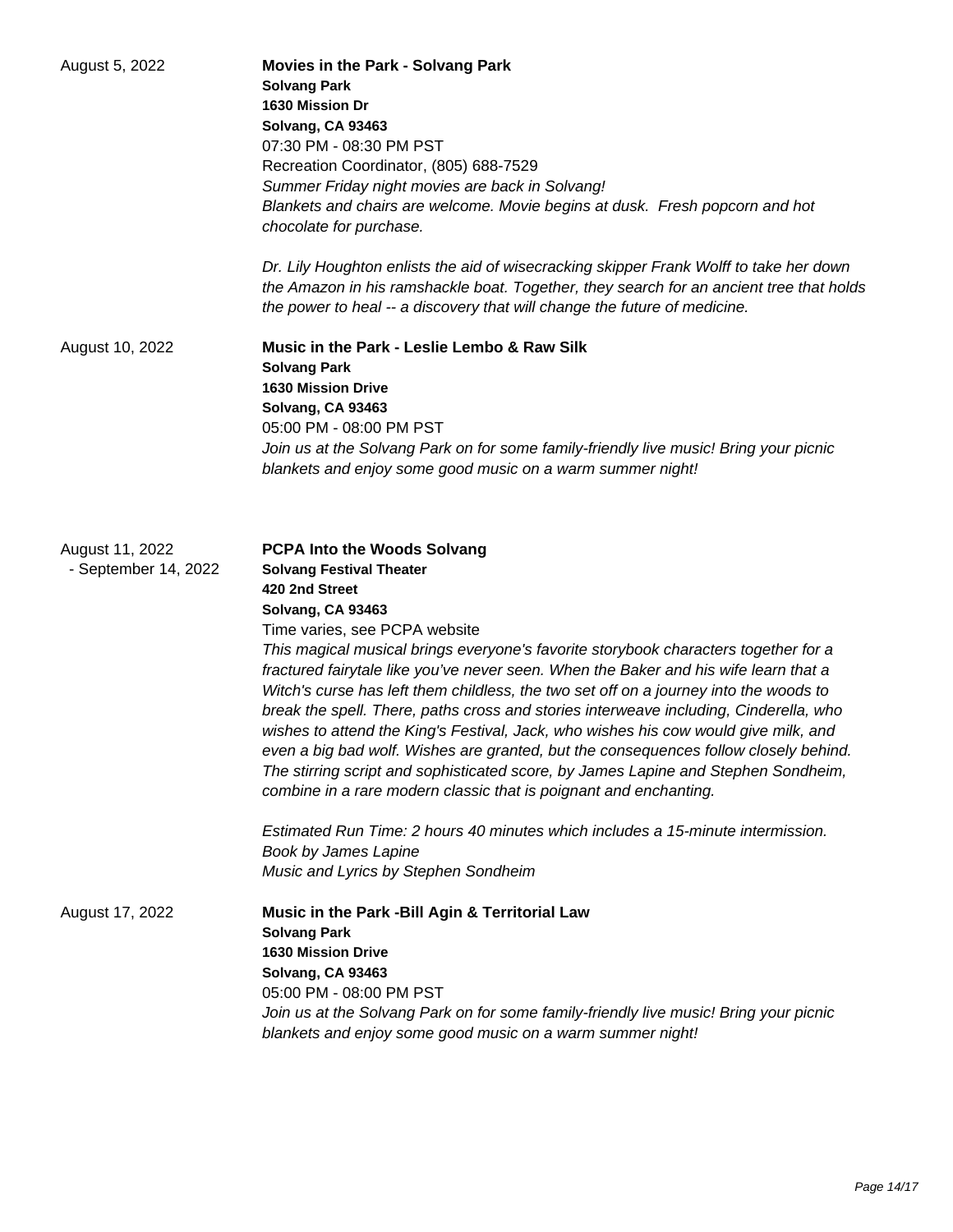| August 24, 2022                        | <b>Music in the Park - Sound Investment</b><br><b>Solvang Park</b><br><b>1630 Mission Drive</b><br>Solvang, CA 93463<br>05:00 PM - 08:00 PM PST<br>Join us at the Solvang Park on for some family-friendly live music! Bring your picnic<br>blankets and enjoy some good music on a warm summer night!                                                                                                                                                                                                                                                                                                                                                                                                                                |
|----------------------------------------|---------------------------------------------------------------------------------------------------------------------------------------------------------------------------------------------------------------------------------------------------------------------------------------------------------------------------------------------------------------------------------------------------------------------------------------------------------------------------------------------------------------------------------------------------------------------------------------------------------------------------------------------------------------------------------------------------------------------------------------|
| August 24, 2022                        | Solvang 2022 State of the City Address<br><b>Corque Craft House</b><br><b>420 Alisal Road</b><br>Solvang, CA 93463<br>11:30 AM - 01:30 PM PST<br>Solvang Chamber of Commerce, 805.688.0701<br>Solvang's 2022 State of the City Address featuring keynote speaker, California State<br>Controller, Betty Yee. As chief fiscal officer of the world's fifth-largest economy, Ms. Yee<br>chairs the Franchise Tax Board and serves as a member of the California Public<br>Employees' Retirement System (CalPERS) and the California State Teachers'<br>Retirement System (CalSTRS) Boards.<br>The address will be taking place Wednesday, August 24th at the Corque Craft House.                                                        |
|                                        | The address will start at 11:30 am.<br>After the event, there will be a VIP meet and greet with California State Controller, Betty<br>Yee.<br>Tickets prices at the cost of \$50.00 dollars lunch included.<br>Please RSVP to Mitzi at mitzi@solvangchamber.com                                                                                                                                                                                                                                                                                                                                                                                                                                                                       |
| August 25, 2022<br>- September 3, 2022 | <b>Native Gardens PCPA Play Santa Maria</b><br><b>Marian Theater</b><br>800 South College Drive<br>Santa Maria, CA 93463<br>Time varies, see PCPA website<br>Gardens and cultures clash, turning friendly neighbors into feuding enemies in this<br>hilarious comedy of good intentions and bad manners. Pablo, a high-powered lawyer,<br>and doctoral candidate Tania, his very pregnant wife, are realizing the American dream<br>when they purchase a house next door to community stalwarts Virginia and Frank. But a<br>disagreement over a long-standing fence line soon spirals into an all- out war of taste,<br>class, privilege, and entitlement. The hilarious results guarantee no one comes out<br>smelling like a rose. |

By Karen Zacharias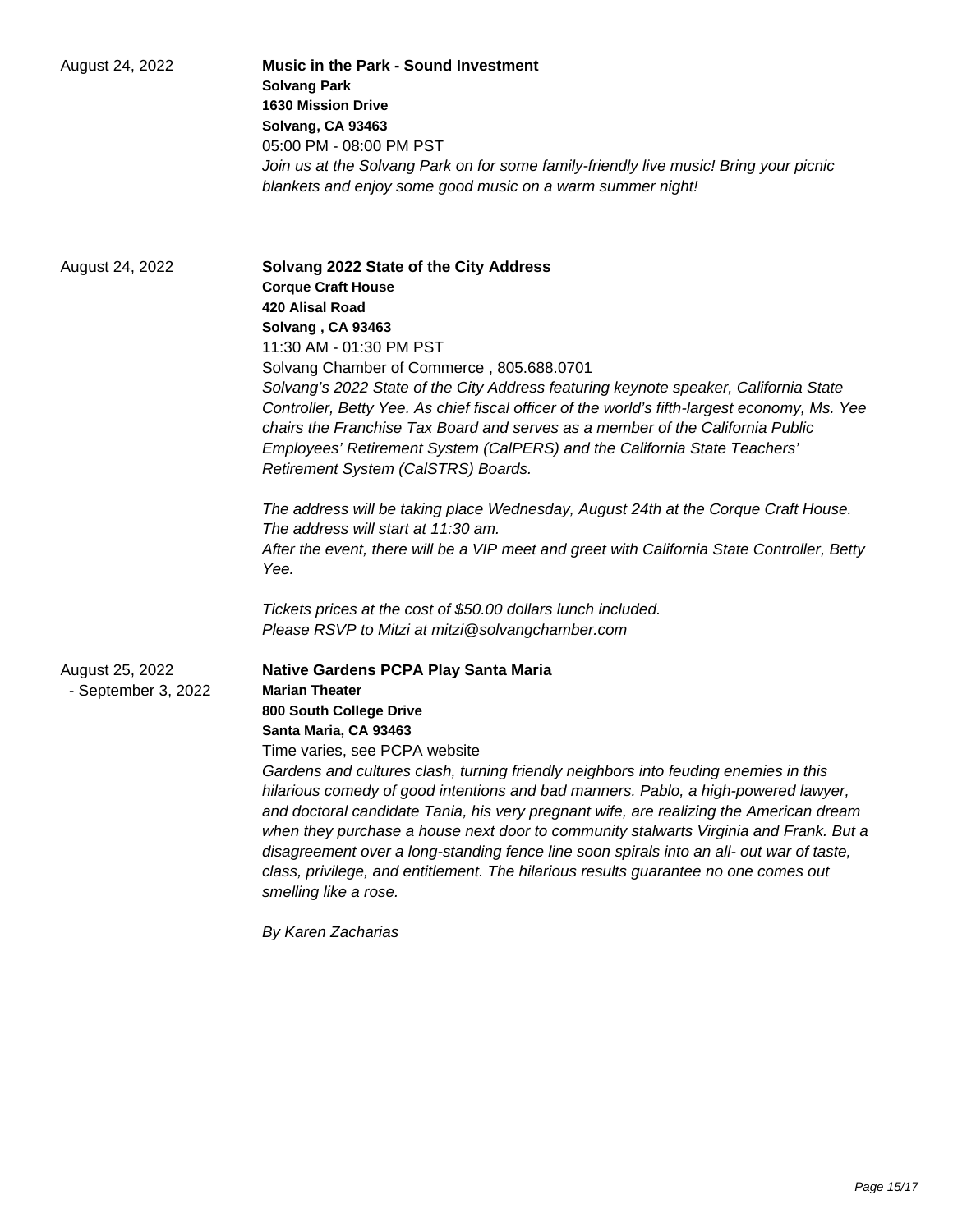| August 27, 2022                           | <b>Wheels 'N' Windmills</b><br>Solvang<br>11:00 AM - 03:00 PM PST<br>The 16th Annual "Wheels 'N' Windmills Car Show" will be held Saturday, August 27,<br>2022 and be open to pre-1990 vehicles. The event is free to the public and all proceeds                                                                                                                                                                                                                                                                                                                                                                                                                        |
|-------------------------------------------|--------------------------------------------------------------------------------------------------------------------------------------------------------------------------------------------------------------------------------------------------------------------------------------------------------------------------------------------------------------------------------------------------------------------------------------------------------------------------------------------------------------------------------------------------------------------------------------------------------------------------------------------------------------------------|
|                                           | for this event will benefit local charities.<br>The car show is open to all makes and models of 1990 and earlier Stock or Modified<br>Classic cars, trucks, Hot Rods, Sports cars, Motorcycles, and Special Interest vehicles.                                                                                                                                                                                                                                                                                                                                                                                                                                           |
| August 31, 2022                           | Times: TBA<br><b>Music in the Park - Live Wire</b><br><b>Solvang Park</b><br><b>1630 Mission Drive</b><br>Solvang, CA 93463<br>05:00 PM - 08:00 PM PST<br>Join us at the Solvang Park on for some family-friendly live music! Bring your picnic<br>blankets and enjoy some good music on a warm summer night!                                                                                                                                                                                                                                                                                                                                                            |
| September 9, 2022<br>- September 17, 2022 | <b>Native Gardens PCPA Play Solvang</b><br>420 2nd Street<br>Time varies, check PCPA website<br>Gardens and cultures clash, turning friendly neighbors into feuding enemies in this<br>hilarious comedy of good intentions and bad manners. Pablo, a high-powered lawyer,<br>and doctoral candidate Tania, his very pregnant wife, are realizing the American dream<br>when they purchase a house next door to community stalwarts Virginia and Frank. But a<br>disagreement over a long-standing fence line soon spirals into an all- out war of taste,<br>class, privilege, and entitlement. The hilarious results guarantee no one comes out<br>smelling like a rose. |

By Karen Zacharias